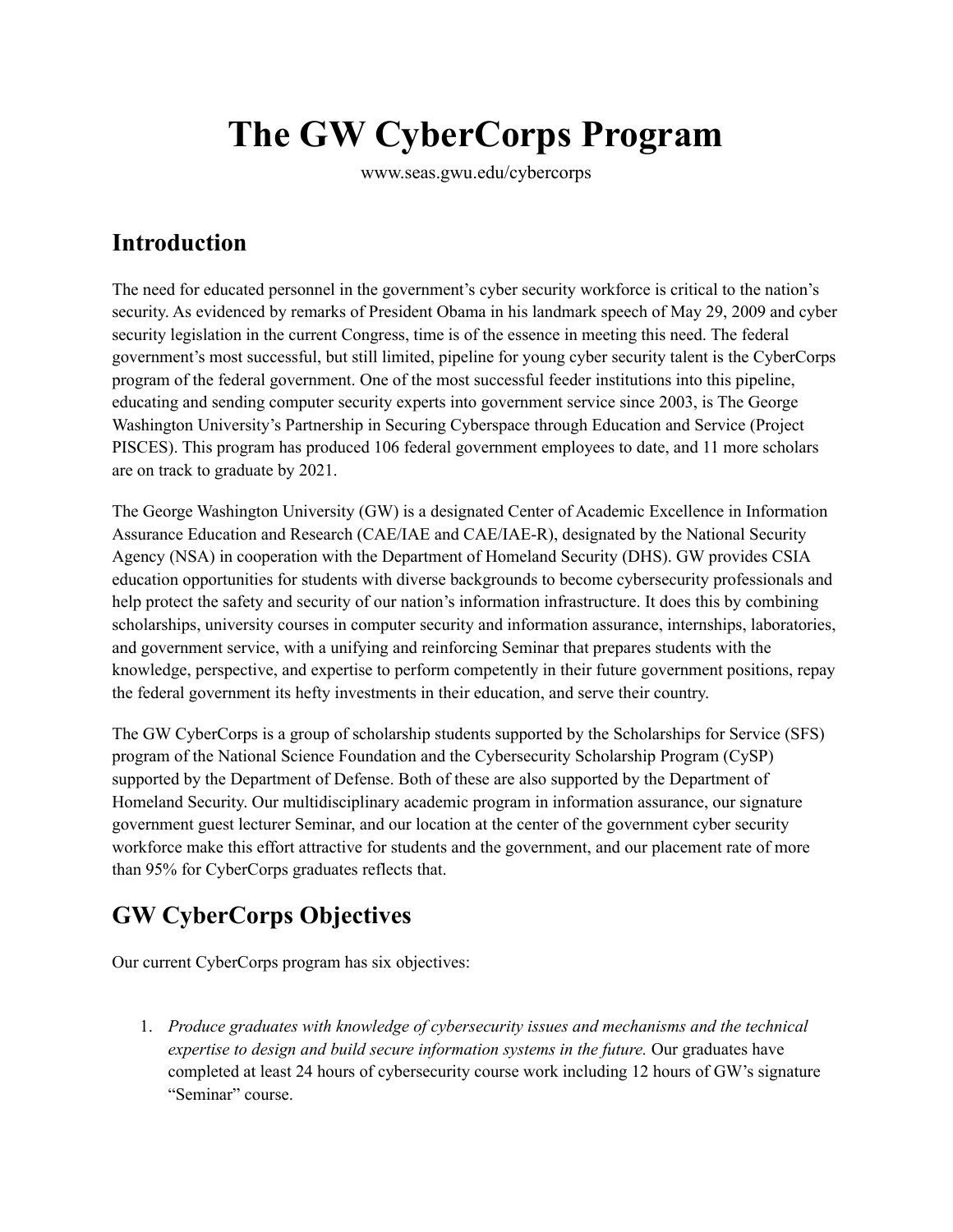- 2. *Provide graduates with a global societal and ethical context within which to apply their technical expertise.* The required "Seminar", a course that runs throughout the scholars' two-year program, includes speakers on issues such as privacy, intellectual property, computer crime, and information warfare, and provides numerous opportunities to engage the speakers in informal discussions of the efficacy of the technological armada of security and information assurance tools utilized in response to these issues.
- 3. *Provide graduates with practical experience working within the culture of the federal government.* All students who have graduated from the program to date also participated, during the summer, in paid internships at federal government agencies, national laboratories, or Federally Funded Research and Development Centers.
- 4. *Provide graduates with opportunities to develop and demonstrate their ability to write and speak for both technical and non-technical audiences.* During weekly "Seminar" meetings, students present "News of the Week in Cybersecurity" to their peers, visiting speakers, and course instructors. Students also prepare written system security plans for their instructor and present these to their peers.
- 5. *Expand the educational opportunities for US citizens who are traditionally underrepresented populations in the computer field.* By July 2021, 38% of our graduates were women and 52% were from underrepresented groups.
- 6. *Establish a peer and near-peer mentoring network among prospective students, current students and students who have already completed the program and gone on to work for the federal government.* We have found that an informal network starting with assignment of "buddies" to first-year CyberCorps students and including our SFS and CySP alumni has been most effective in mentoring students in the program and placing them in jobs when they graduate.

## **Academic Program for CyberCorps Students**

GW students pursue a well-defined degree in a major that incorporates some aspect(s) of computer security and information assurance. They must take a minimum number of cybersecurity-related courses in their home department beyond the courses required for their degree. They may also be required to take additional cybersecurity courses outside of their department that are appropriate for their major.

Our CyberCorps students have received degrees in computer science, electrical engineering, engineering management and systems engineering, business administration, public policy, forensic sciences, and information technology. The structure of our program is flexible and allows students from other fields as well to have a strong minor in cybersecurity. Seven GW departments have formal programs defined that satisfy both the department degree requirements and our cybersecurity requirements. We welcome other departments at GW to increase this number.

After completing certain cybersecurity coursework, students are eligible to apply for one or more National Training Standard certifications. These certifications are useful to some government employers and qualify students who choose to work for some federal agencies for higher rates of pay. GW has been accredited to award these certifications and our graduates receive them once they have completed the appropriate coursework and administratively applied for them.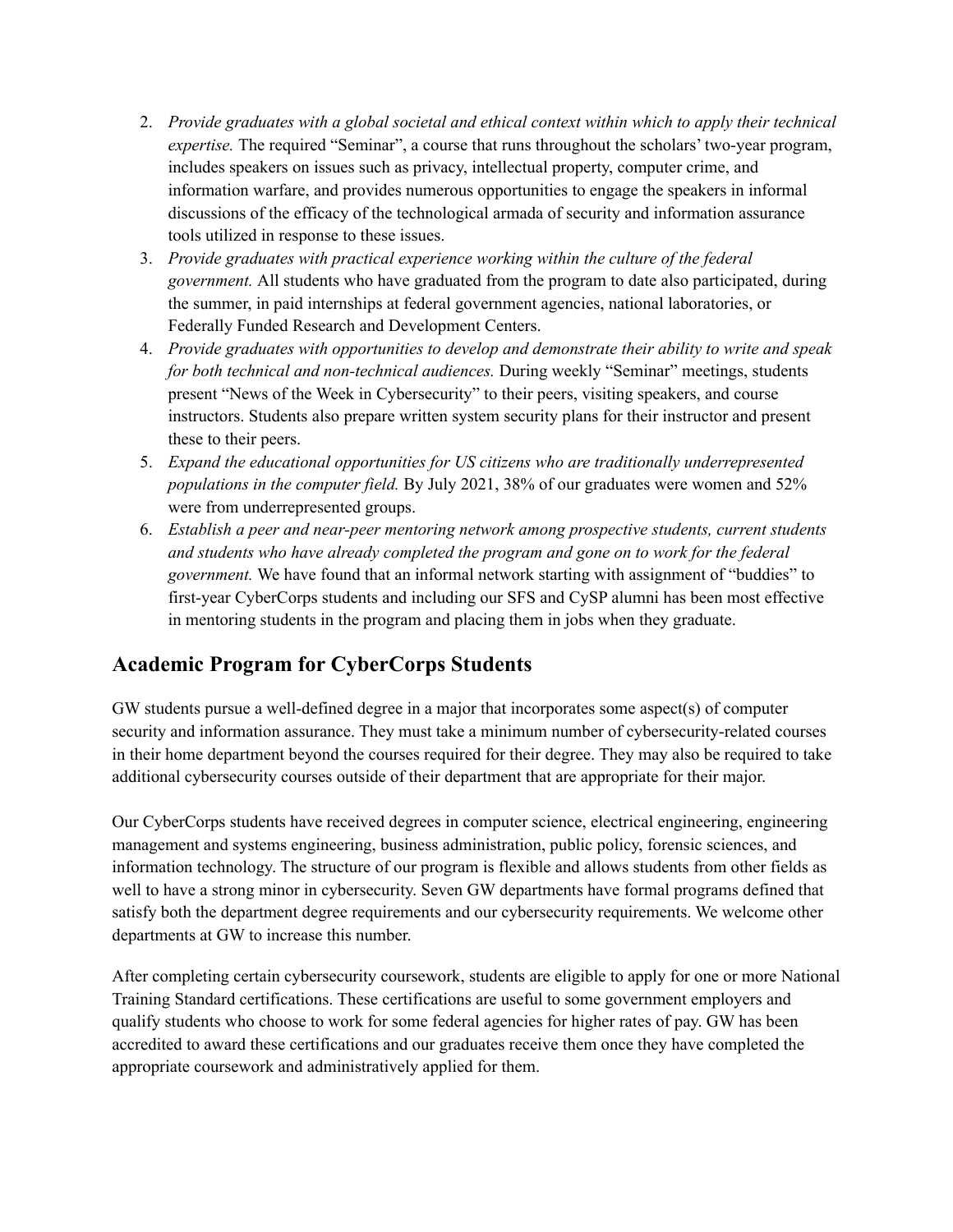# **Signature Seminar: Taking Advantage of Our Location in the Nation's Capital**

GW requires all cybersecurity scholarship students to complete Computer Science 6534, Cybersecurity and Governance for all four semesters of their scholarship programs. CSci 6534 is GW's distinctive course that underlies its success in educating and placing CyberCorps graduates in federal agencies. Students' participation in this course begins the process of building working relationships that become a very important success factor in their future careers. It is the unifying and reinforcing experience that prepares students with the knowledge, perspective, and expertise to perform competently in their future government positions, repay the federal government its hefty investments in their education, and serve their country.

At a dedicated weekly time during both academic years of the program, for a full twelve credit hours of instruction, it brings cybersecurity students together and guides them through a curriculum designed to give them a thorough understanding of the roles and responsibilities of the Federal Government in Cyber Security, an overview of the technical aspects of Cyber Security, and familiarity with the Federal Information Security Management Act (FISMA) and with cyber legislation currently proposed and under discussion. Over the two-year period, the course essentially grooms GW's CyberCorps students to succeed by developing their technical, analytical, managerial, presentation, and writing skills with regard to cybersecurity issues. It provides a baseline of common knowledge of relevant federal policies and mandates and an informed picture of federal government roles, responsibilities, and processes. It reviews basics of U.S. Constitution and law and steeps students in the cybersecurity elements necessary to planning federal computer systems within a framework that is cognizant of privacy, cost, risk, civil liberties, and public acceptance.

The students study current federal civilian and Defense Department policy and compliance programs by examining the FISMA process and the related set of security controls. They engage in the entire Security Certification and Accreditation, audit, and System Security Plan processes. The course readies students to contribute to a government cybersecurity environment on their first day in the federal workforce.

The course begins each fall with second-year students presenting their federal agency summer internship experiences to the cohort of their peers and new first year cybersecurity students. With input from both faculty and second-year students, first-year students prepare resumes, develop and refine interview skills, and discuss how their background, education and experience will contribute to their success in the federal workplace. The opportunity to videotape practice interviews and review the results is provided.

Ongoing topics of discussion include threats, attacks, and vulnerabilities as well as mechanisms for mitigation, detection, and reconstitution of systems. Students are constantly called on and engaged to consider these matters. In the laboratory, students have hands-on opportunities to develop System Security Plans incorporating Plans of Action and Milestones to secure the lab system. They practice making workstations Federal Desktop Core Configuration compliant and hardening all servers to the DoD Gold Disk standard. They follow this by performing audit, Certification and Accreditation for each system. Each week, the instructor assigns students to discuss a current attack affecting Federal systems. In examining each attack, students study the system vulnerabilities, effective mitigation strategies that are both technical, policy-oriented, and correspond to the FISMA controls that would have prevented the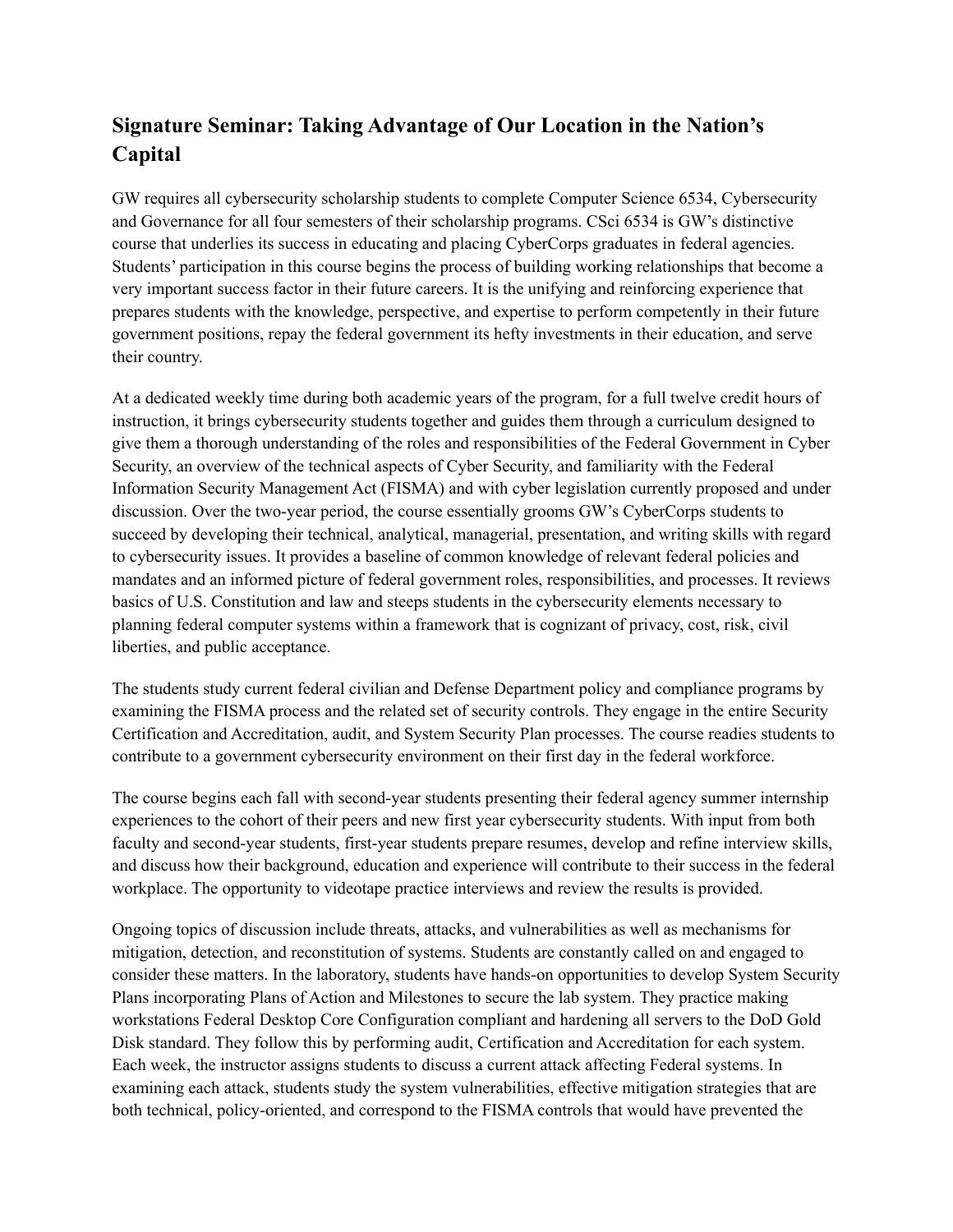attack. These student presentations lead to lively and informative discussions among the students, instructor, and guest lecturers who are able to add key insights, knowledge and observations. In addition, the process effectively builds esprit de corps and public speaking skills, both essential to the development of these future government cadres.

More experienced students develop a System Security Plan for a fictitious Government system that is iteratively critiqued and refined through interaction of both the instructor and student. By the end of students' two years of participation in the course, they are well-versed in the use of government processes to analyze computer systems, perform risk assessments and document systems' FISMA compliance. As a result of these exercises, one student reported a sense of "standing out from the veteran employees" and subsequently received a job offer during his summer internship. Almost every week, a government official or industry expert speaks, reinforcing concepts, sharing insights, and meeting informally with scholarship students. The field is fast moving and in response, we frequently update Seminar topics, exam questions and answers in technology, law, and government policy. The following represents a small sample of the questions, terms, and readings on which we recently tested students:

- Who is in charge of Cyber for the Federal Civil Executive Branch?
- Why is monitoring the Departments and Agencies different from monitoring the DoD?
- What laws apply on the Internet?
- Who are the Federal CTO and the Federal CIO?
- Where by authority can the NSA monitor? The CIA? The FBI? US-CERT? Departments and Agencies? Private Sector?
- Who must report their computer incidents to US-CERT?
- What law prevents monitoring of private citizens in the US without a warrant or permission?
- When does Microsoft release their patches?
- Name all of the speakers from this semester and give a short description of their roles in the industry.
- Define and explain these terms at an overall level: CIP, ISAC, PII, C&A, HSPD-54, IV&V
- What are these and what is their importance and relationship to CSIA:
	- Federal Information Security Management Act
	- President's Management Agenda
	- National Information Assurance, Certification and Accreditation Process
- Explain the main ideas in
	- NIST 800-18 Guide for Developing Security Plans for Federal Information Systems
	- NIST 800-30 Risk Management Guide for Information Technology Systems
	- OMB Memorandum 06-19 Reporting Incidents Involving Personally Identifiable Information
	- Incorporating the Cost for Security in Agency Information Technology **Investments**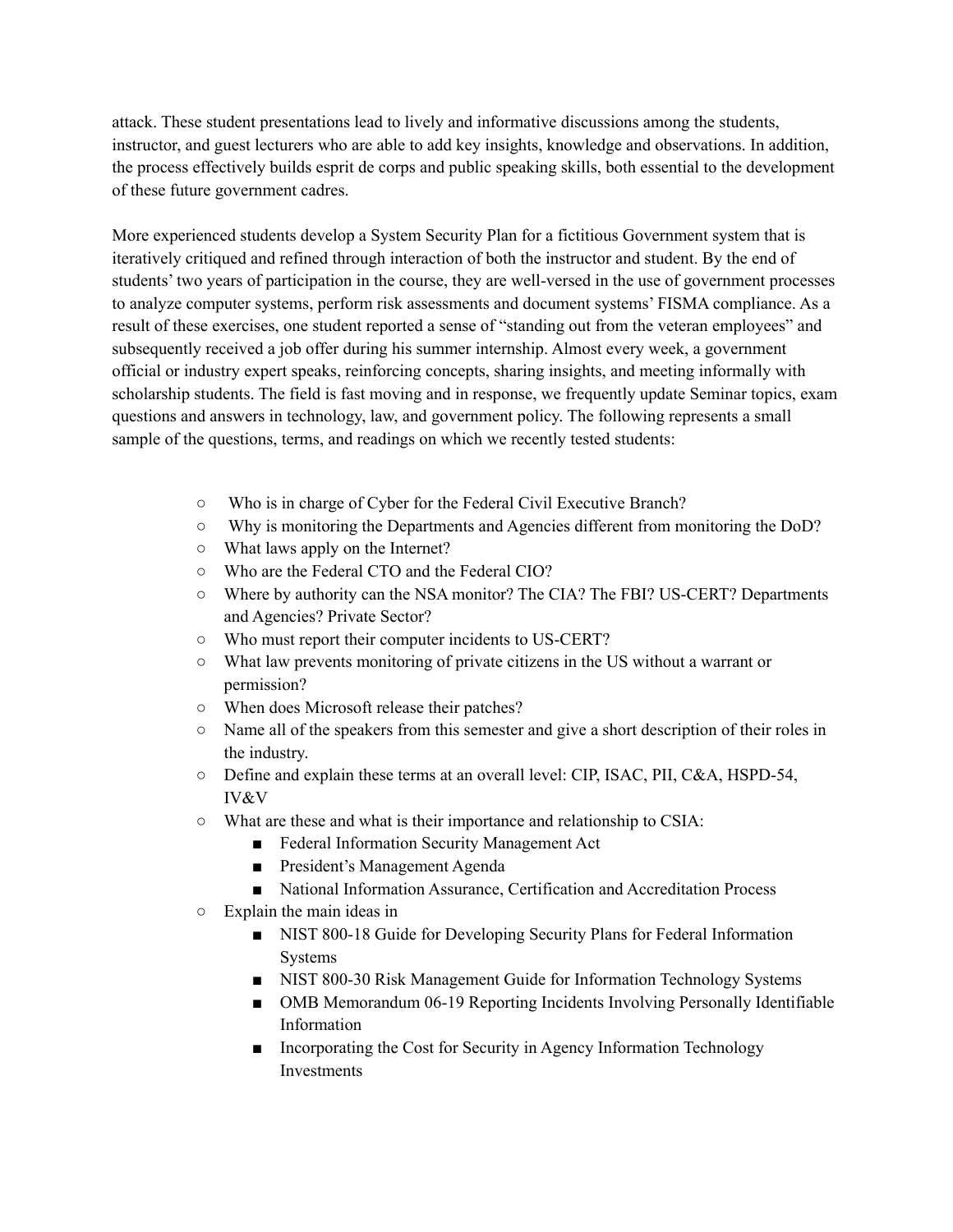■ OMB Circular A-130, Appendix III Security of Federal Automated Information Resources, November 2000

Finally, the course provides students valuable informal networking and contacts. Personal interactions with speakers, program alumni, and instructors have led to internships and jobs. Students and graduates establish and rely on these personal and professional friendships and contacts to serve as sounding boards for work-related advice and to provide assistance in their searches for their next positions.

### **Supporting Laboratories**

A number of laboratories are available to students for their security-related experiments. One is a completely stand-alone network that allows research and teaching while not having the possibility to disrupt the campus network or the Internet. There is another computer systems lab at GW used for the Computer Network Defense course as well as for GWU's Collegiate Cyber Defense Competition team ([http://www.nationalccdc.org/\)](http://www.nationalccdc.org/). There is also a forensic sciences lab with several Windows- and Linuxbased forensic and steganography tools. Finally, as part of its participation in CyberWatch ([www.CyberWatchcenter.org\)](http://www.cyberwatchcenter.org), GW students may use CyberWatch virtual lab facilities where GUIinterface firewall devices are available to offer challenging security oriented-technical training to managerially-oriented students who are not accustomed to using command line interfaces.

#### **Using Washington as a Classroom**

Students also take advantage of our Washington location to visit congressional hearings and other events where they see cybersecurity issues debated and policy formulated. Often, professors asked to speak at these events invite the students along. Typical conferences attended by many students include BlackHat, FOSE, the State of the Net Conference, and recent events sponsored by the WashingtonPostLive (and CSPRI) and the Future of Privacy Forum (and CSPRI). Many have also taken a field trip to the National Cryptologic Museum adjacent to the headquarters of the National Security Agency in nearby Fort Meade, Maryland.

Students visit various conferences that match their security interests. For example, we have had CyberCorps students travel to Crypto, the annual International Cryptography Conference and to the RSA Conference. GW has also had a team of master's and undergraduate students compete at the Mid-Atlantic Regional Competition of the National Collegiate Cyber Defense Competition.

## **Recruitment, Screening, and Selection Process**

#### **Recruitment**

Our recruiting and selection processes are in place and refined each year. We reach out to students at the undergraduate and graduate level by informing groups of likely prospects, such as student chapters of the Association for Computing Machinery (ACM), the Institute of Electrical and Electronics Engineers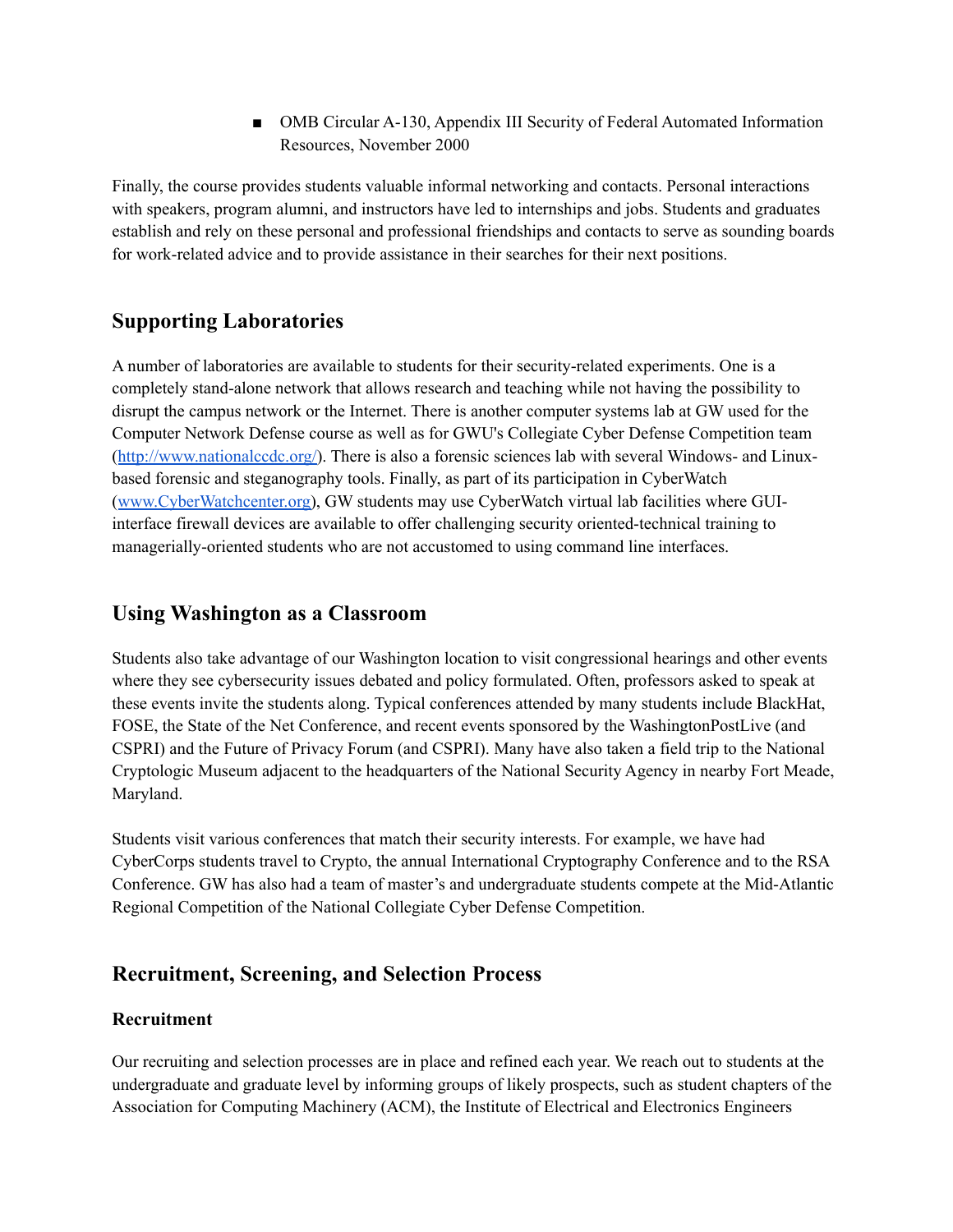(IEEE), the High Technology Crime Investigation Association (HTCIA), and the Association of Forensic Science Students (AFSS) with email notices of the scholarship availability. Some of the involved faculty members include a notice about the recruitment for scholarships in their email signature.

#### *Program Information and Targeted Majors*

The official website for GW's CyberCorps, [www.seas.gwu.edu/cybercorps,](http://www.seas.gwu.edu/cybercorps) is the main source of information for prospective students and employers and is used as a current reference for information about the program by students and faculty alike, including detailed links to descriptions of each academic program GW CyberCorps students are in or have undertaken in the past. We have included written testimonials by former students, success stories from news releases of organizations that have hired former students, scholarship application forms, frequently asked questions about the program, information for prospective government employers, contact information for the program office, and a wealth of practical information for current CyberCorps students.

We make scholarship information available to undergraduate and graduate students from all university disciplines. We attempt especially to reach students in fields where our previous graduates have come from – Cybersecurity in Computer Science, Electrical Engineering, Computer Science, Information Systems, Engineering Management, Business Administration, Forensic Sciences, and Public Policy. We also continuously look for students with good computer skills who are in fields with emerging needs for CSIA specialists, such as health care management and international affairs.

While the majority of our students are in their twenties and in computer science, we do not limit our recruiting to only technical specialists; nor do we recruit only rising juniors or those just graduating with a bachelor's degree. We have also selected applicants who were older or had limited computer science experience but significant potential. Each one has gone on to succeed in their federal careers. One was described in Government Computer News as "the model for a federal scholarship initiative." Recruiting across disciplines, together with the required seminar that provides support, connections, networking, and "insider" information sets us apart, expands the base of prospective students, and serves the students, university, and government well, by creating a learning environment where a heterogeneous cohort learns to work (and sometimes play) together and to appreciate the contributions that persons from various backgrounds and disciplines can make to solving IA problems in the workplace.

#### **Screening**

Students apply for the scholarship using an online application

([https://cspri.seas.gwu.edu/cybercorps-application\)](https://cspri.seas.gwu.edu/cybercorps-application). Any questions not answered on the website are referred to a Program Assistant. Any that that person cannot answer, for example technical questions related to specific courses, are referred to the Project Director. We elicit from each applicant their transcripts (and Graduate Record Exam scores, if appropriate). They must also submit two letters of recommendation that describe the applicant's ability to identify, analyze, and solve problems and the applicant's knowledge of information technology and information security. Except in unusual circumstances, at least one letter of recommendation is from a faculty member with recent exposure to the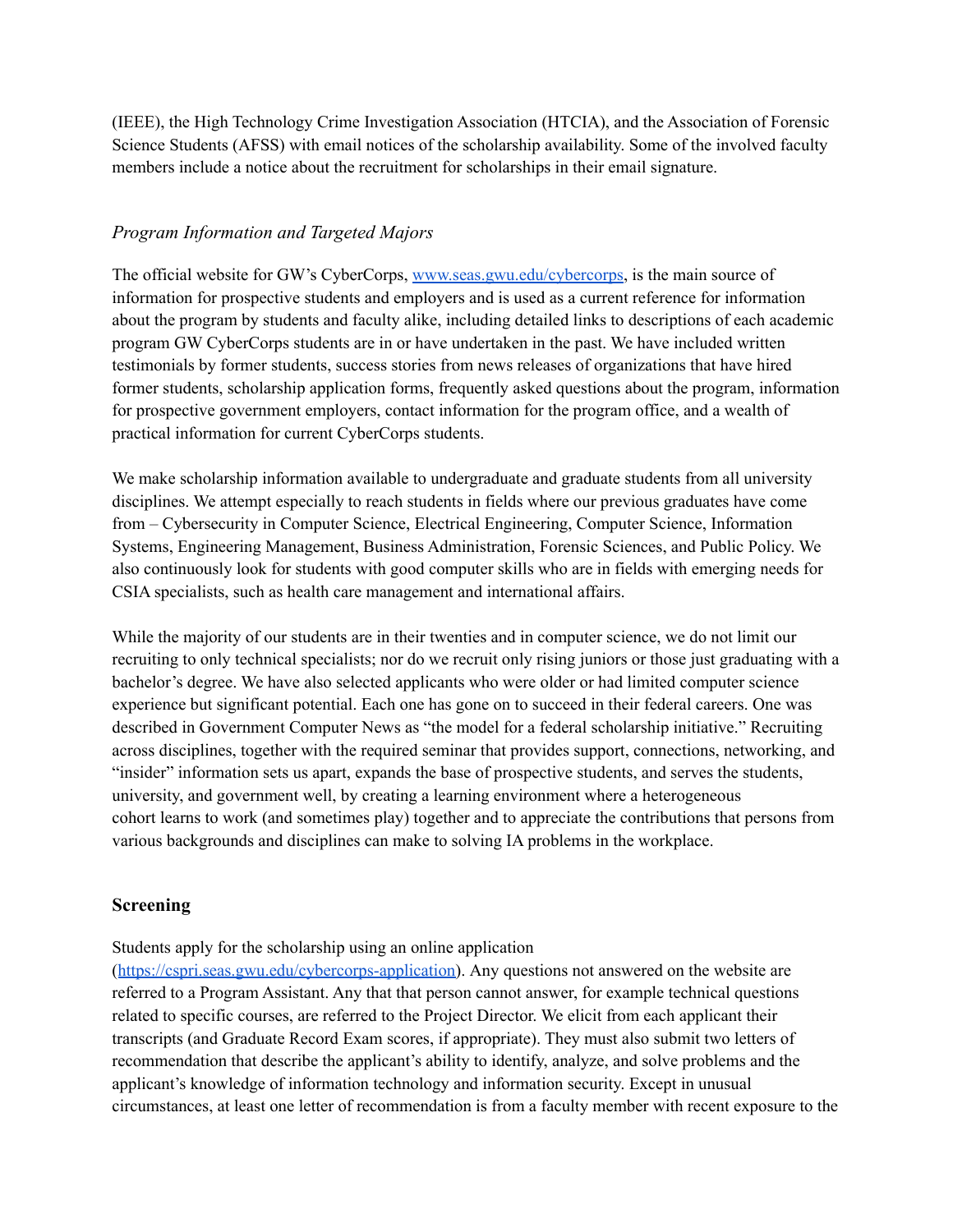student in a learning situation. Each student applicant also submits a short written statement of why the student believes that she or he should be selected for a scholarship.

We provide a form for the recommendation letters that, in addition to the general narrative comments, asks the recommender to rate each applicant in the areas of academic merit and professionalism. Specifically, we ask the reviewers to comment on these attributes of the candidates:

- 1. Knowledge of the techniques of the information security discipline, including encryption, access control, physical security, training, threat analysis, and authentication.
- 2. Knowledge of the human factors in information security, including human computer interaction, design, training, sabotage, human error prevention and identification, personal use policies, and monitoring.
- 3. Ability to identify and analyze problems, distinguish between relevant and irrelevant information to make logical decisions, and provide solutions to individual and organizational problems.
- 4. Ability to consider and respond appropriately to the needs, feelings, and capabilities of different people in different situations; is tactful, compassionate and sensitive, and treats others with respect.
- 5. Ability to make clear and convincing oral presentations to individuals or groups; listens effectively and clarifies information as needed; facilitates an open exchange of ideas and fosters an atmosphere of open communication.
- 6. Ability to express facts and ideas in writing in clear, convincing and organized manners appropriate to the audience and occasion.

After an initial screening that checks applicant eligibility (U. S. citizen and grade point average at least 3.0, valid transcript submitted), the application is sent on to undergo further scrutiny by a review panel.

#### **Selection**

The review panel consists of the co-principal investigators at GW, the seminar instructor, one graduate from the GW CyberCorps program now serving as a federal government employee, and faculty members appropriate to the applicant's proposed major field of study. It first evaluates the applicant's academic performance based on his/her transcript, grade point average, academic honors, and other recognition. It also considers the Graduate Record Exam scores if the applicant is applying for a graduate program. It then develops an overall score for the applicant's two letters of recommendation by combining the narrative evaluation with the academic merit and professionalism ratings provided by the recommenders.

As a final step in the review process, the panel interviews applicants selected from those with the highest scores based on the combination of their total academic score, recommendation letters, and student